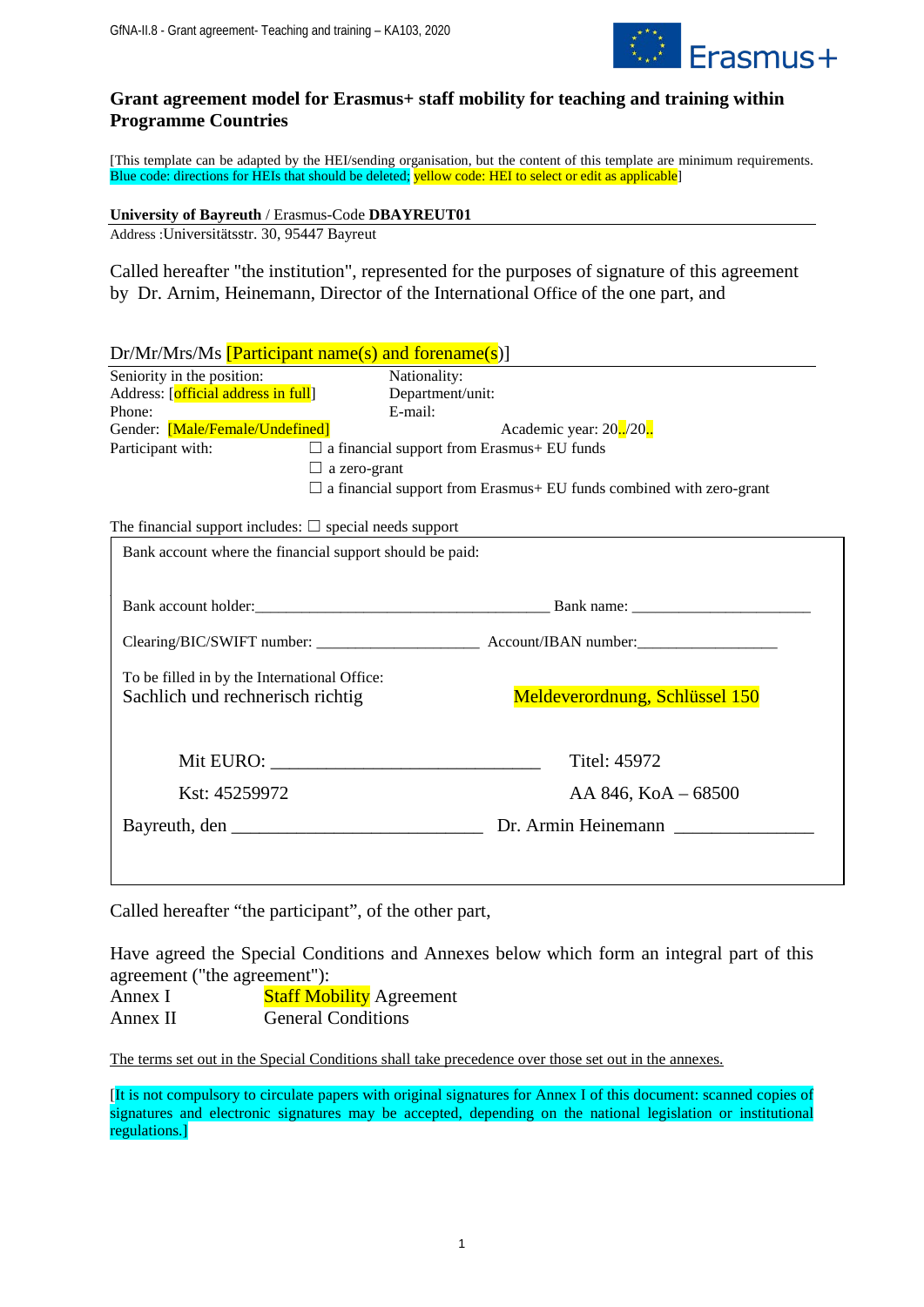# SPECIAL CONDITIONS

# ARTICLE 1 – SUBJECT MATTER OF THE AGREEMENT

- 1.1 The institution shall provide support to the participant for undertaking a mobility activity for  $\Box$  teaching  $\Box$  training  $\Box$  teaching and training under the Erasmus+ Programme.
- 1.2 The participant accepts the financial support or the provision of services as specified in article 3 and undertakes to carry out the mobility activity for  $\Box$  teaching  $\Box$  training  $\Box$  teaching and training as described in Annex I.
- 1.3. Amendments to the agreement shall be requested and agreed by both parties through a formal notification by letter or by electronic message.

# ARTICLE 2 – ENTRY INTO FORCE AND DURATION OF MOBILITY<br>2.1 The agreement shall enter into force on the date when the last of the

- 2.1 The agreement shall enter into force on the date when the last of the two parties signs.<br>2.2 The mobility period shall start on and end on **The mobility of the start of the start**
- 2.2 The mobility period shall start on \_\_\_\_\_\_\_\_\_\_\_\_\_\_\_\_ and end on \_\_\_\_\_\_\_\_\_\_\_\_. **The start and the end date of the mobility period shall be the first day that the participant needs to be present at the receiving [institution/organisation] and the end date shall be the last day the participant needs to be present at the receiving [institution/organisation].**

Travel time is excluded from the duration of the mobility period.

- 2.3 The participant shall receive support from Erasmus+ EU funds for  $[\ldots]$  days of activity 2.4 The total duration of the mobility period, shall not exceed 2 months with a minimum of 2 c
- 2.4 The total duration of the mobility period, shall not exceed 2 months with a minimum of 2 consecutive days per mobility activity. A minimum of 8 teaching hours per week (or any shorter period of stay) has to be respected. If the mobility lasts longer than one week, the minimum number of teaching hours for an incomplete week shall be proportional to the duration of that week. If the teaching activity is combined with a training activity during a single period abroad, the minimum is reduced to 4 teaching hours per week (or any shorter period of stay). There is no minimum number of teaching hours for invited staff from enterprises.]

The participant shall teach a total of  $[\dots]$  hours in  $[\dots]$  days.

- 2.5 The participant may submit any request concerning the extension of the mobility period within the limit set out in article 2.4. If the institution agrees to extend the duration of the mobility period, the agreement shall be amended accordingly.
- 2.6 The Certificate of Attendance shall provide the effective start and end dates of the mobility period.

# ARTICLE 3 – FINANCIAL SUPPORT

| 3.1. |                                                                                                                 |
|------|-----------------------------------------------------------------------------------------------------------------|
|      | The participant shall receive EUR []corresponding to individual support and [] EUR                              |
|      | corresponding to travel. The amount of individual support is EUR [] per day up to the $14th$ day of             |
|      | activity and EUR $[]$ per day from the 15 <sup>th</sup> day,                                                    |
|      | The final amount for the mobility period shall be determined by multiplying the number of days of the           |
|      | mobility specified in article 2.3 with the individual support rate applicable per day for the receiving country |
|      | and adding the contribution for travel to the amount obtained. [for zero-grant participants, the contribution   |
|      | for travel should be 0]                                                                                         |
|      |                                                                                                                 |
|      | The reimburgement of costs incurred in connection with special needs or expensive travel costs, when            |

- 3.2 The reimbursement of costs incurred in connection with special needs, or expensive travel costs, when applicable, shall be based on the supporting documents provided by the participant.
- 3.3 The financial support may not be used to cover costs already funded by EU funds.
- 3.4 Notwithstanding Article 3.3, the financial support is compatible with any other source of funding.
- 3.5 The financial support or part of it shall be recovered if the participant does not carry out the mobility in compliance with the terms of the agreement. However, reimbursement shall not be requested when the participant has been prevented from completing his/her mobility activities as described in Annex I due to force majeure. Such cases shall be reported by the sending institution and accepted by the NA.

### ARTICLE 4 – PAYMENT ARRANGEMENTS

4.1 Within 30 calendar days following the signature of the agreement by both parties, and no later than the start date of the mobility period, a pre-financing payment shall be made to the participant representing **[between**] 70% and 100%] of the amount specified in Article 3.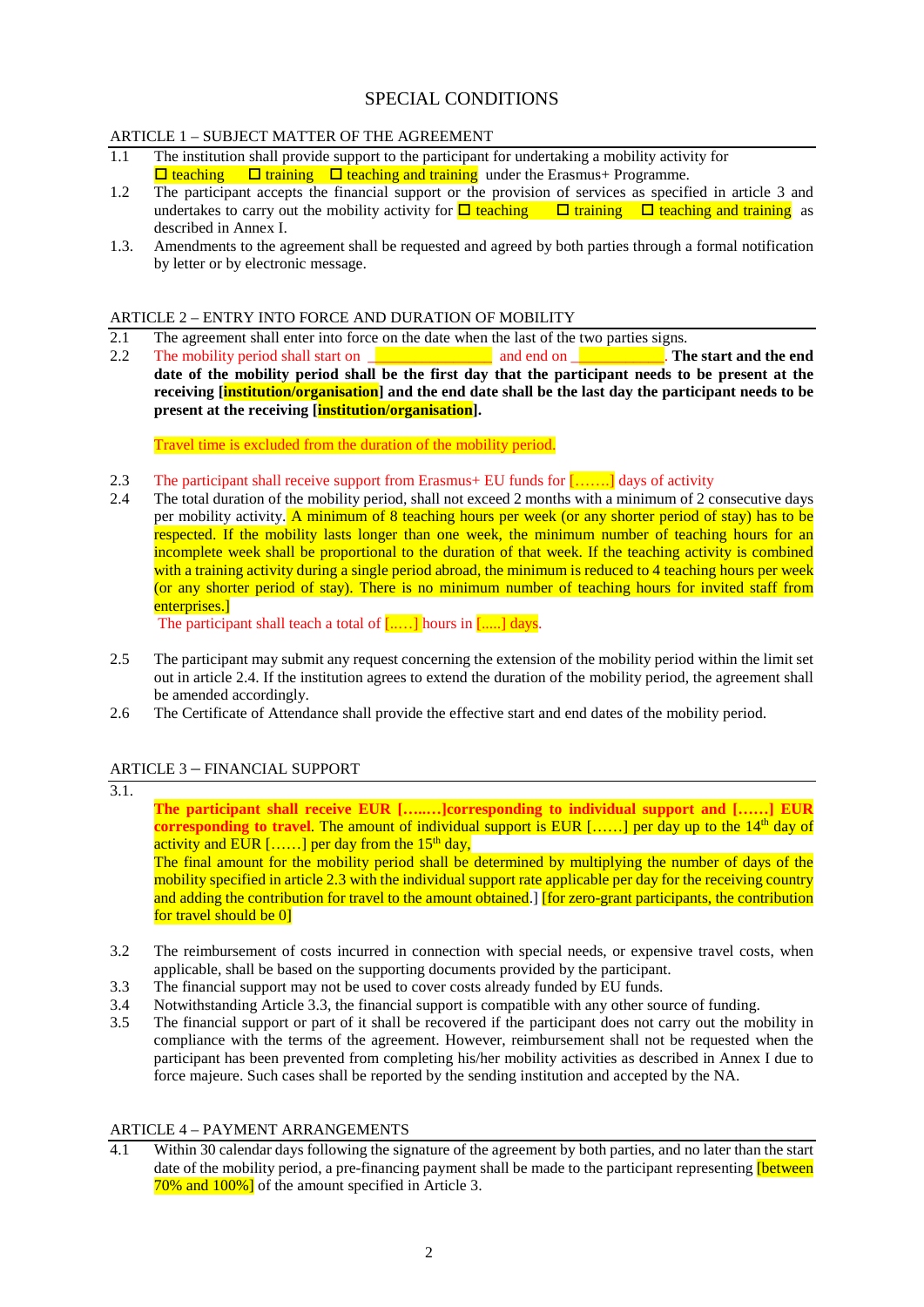- 4.2 If payment under Article 4.1 is lower than 100% of the financial support, the submission of the online EU Survey shall be considered as the participant's request for payment of the balance of the financial support. The institution shall have 45 calendar days to make the balance payment or to issue a recovery order in case a reimbursement is due.
- 4.3 **The participant must provide proof of the actual dates of start and end of the mobility period, based on a certificate of attendance provided by the receiving organisation.**

## ARTICLE 5 – EU SURVEY

- 5.1. The participant shall complete and submit the online EU Survey after the mobility abroad within 30 calendar days upon receipt of the invitation to complete it.
- 5.2 Participants who fail to complete and submit the online EU Survey may be required by their institution to partially or fully reimburse the financial support received.

### ARTICLE 6 – LAW APPLICABLE AND COMPETENT COURT

- 6.1 The Agreement is governed by German law.<br>6.2 The competent court determined in accordan
- The competent court determined in accordance with the applicable national law shall have sole jurisdiction to hear any dispute between the institution and the participant concerning the interpretation, application or validity of this Agreement, if such dispute cannot be settled amicably.

#### SIGNATURES

For the participant For the institution [ $name(s) / forename(s)$ ] Dr. Arnim Heinemann

Director of the International Office

[**signature**] **[**signature] **[**signature]

Done at [place], [date] Done at [place], [date]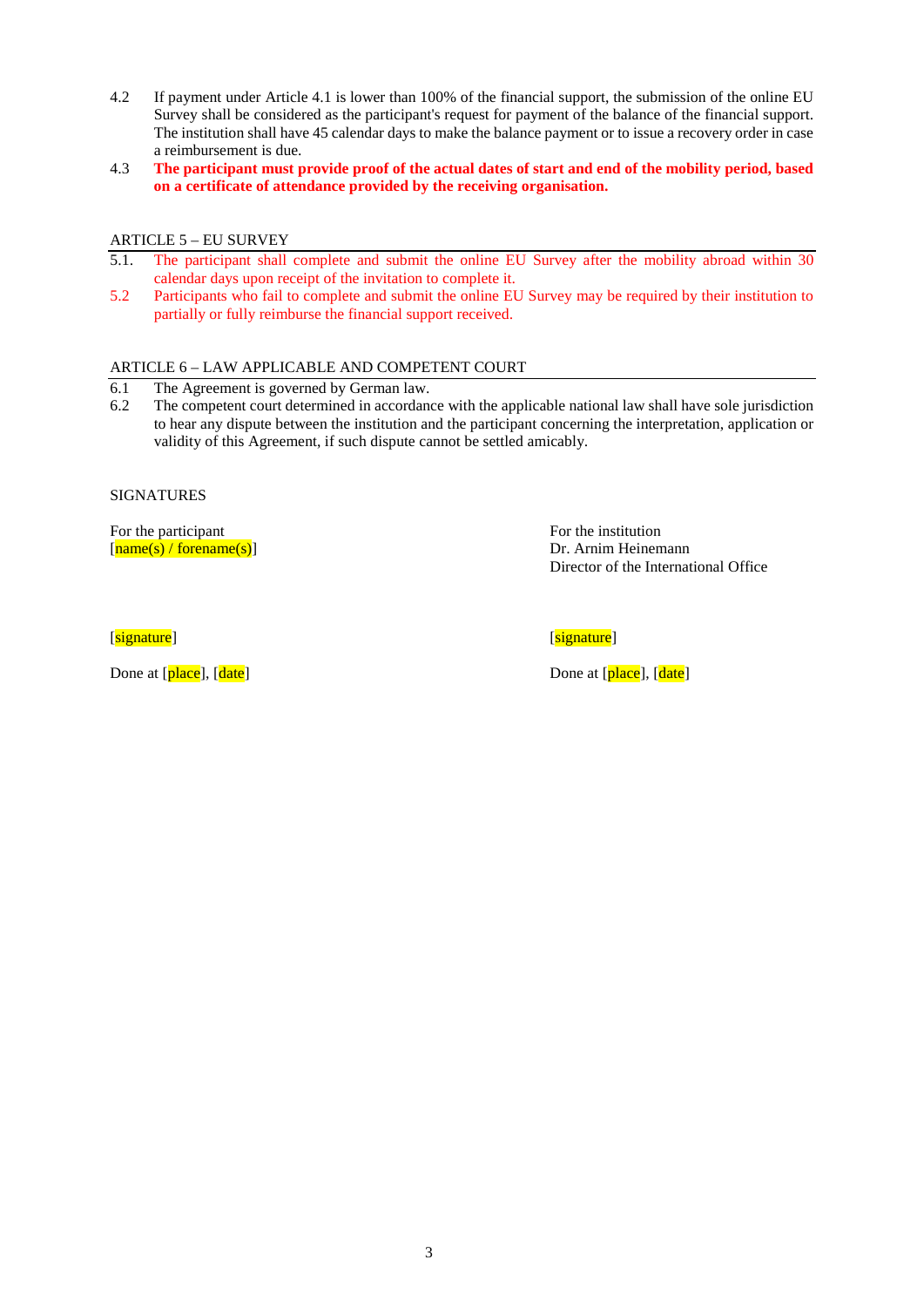# **Annex I**

[Key Action 1 – HIGHER EDUCATION] **Staff Mobility Agreement**